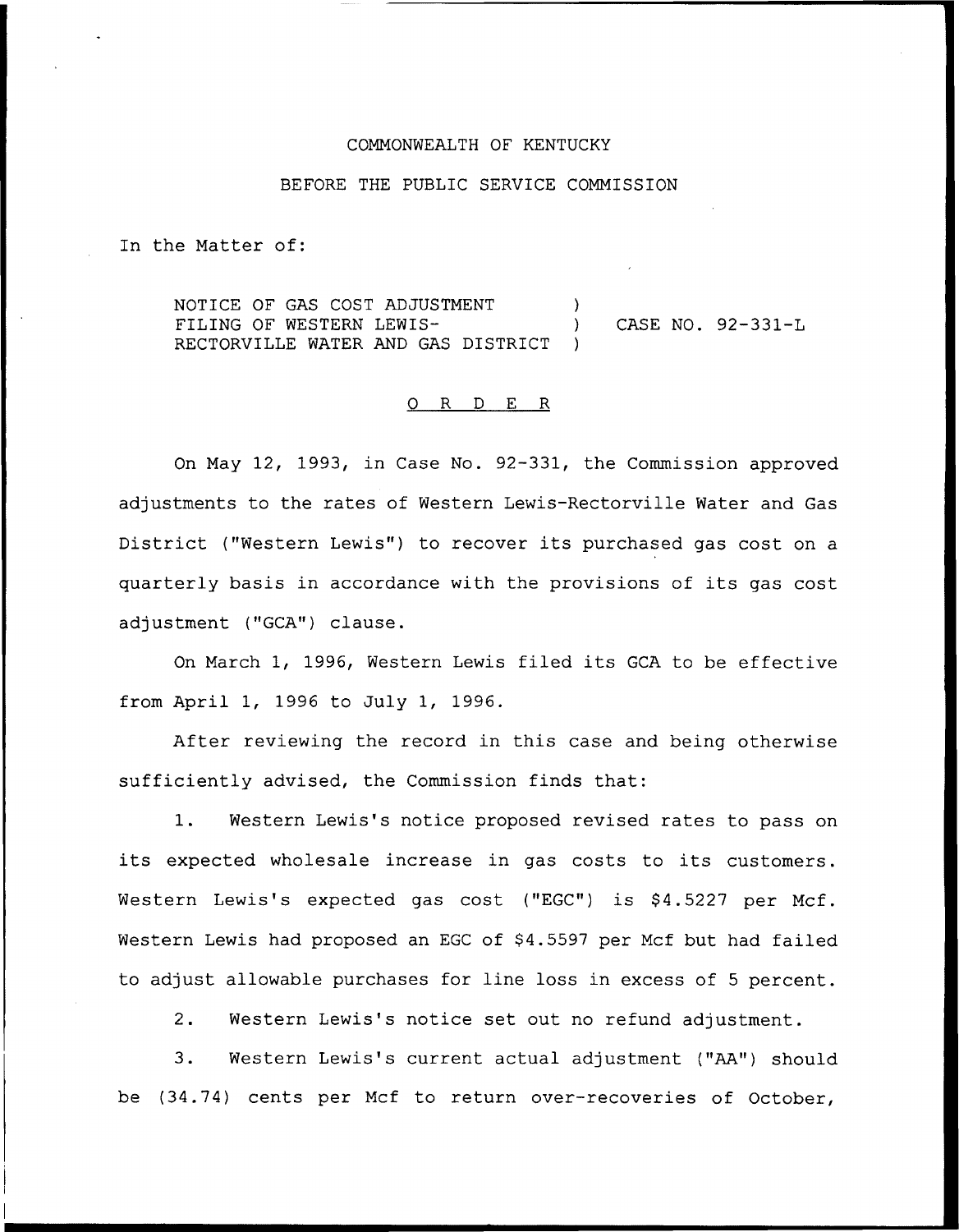November, and December 1995 gas cost to its customers. The total AA of (33.79) cents per Ncf reflects the current over-recovery, as well as previous quarters' under- and over-recovery. Western Lewis neglected to correctly include the previous quarters' AAs of (.24) cent and (1.83) cents as negative adjustments in its calculation. The Commission made a further adjustment to exclude sales volumes in excess of 105 percent of purchase volumes from the calculation of unit cost of gas.

4. Western Lewis's notice set out its balance adjustment ("BA") of .07 cent per Ncf to reconcile a previous quarter AA. The total BA is 3.84 cents per Ncf.

5. These combined adjustments produce a corrected gas cost recovery rate ("GCR") of \$4.2232 per Mcf, \$1.0528 per Mcf more than its prior rate.

6. The revised rates in the Appendix to this Order are fair, just, and reasonable, in the public interest, and should be approved for service rendered on and after April 1, 1996.

IT IS THEREFORE ORDERED that:

1. Western Lewis's proposed rates be and they hereby are denied.

2. The rates in the Appendix to this Order are fair, just, and reasonable, and are effective for service rendered on and after April 1, 1996.

 $-2-$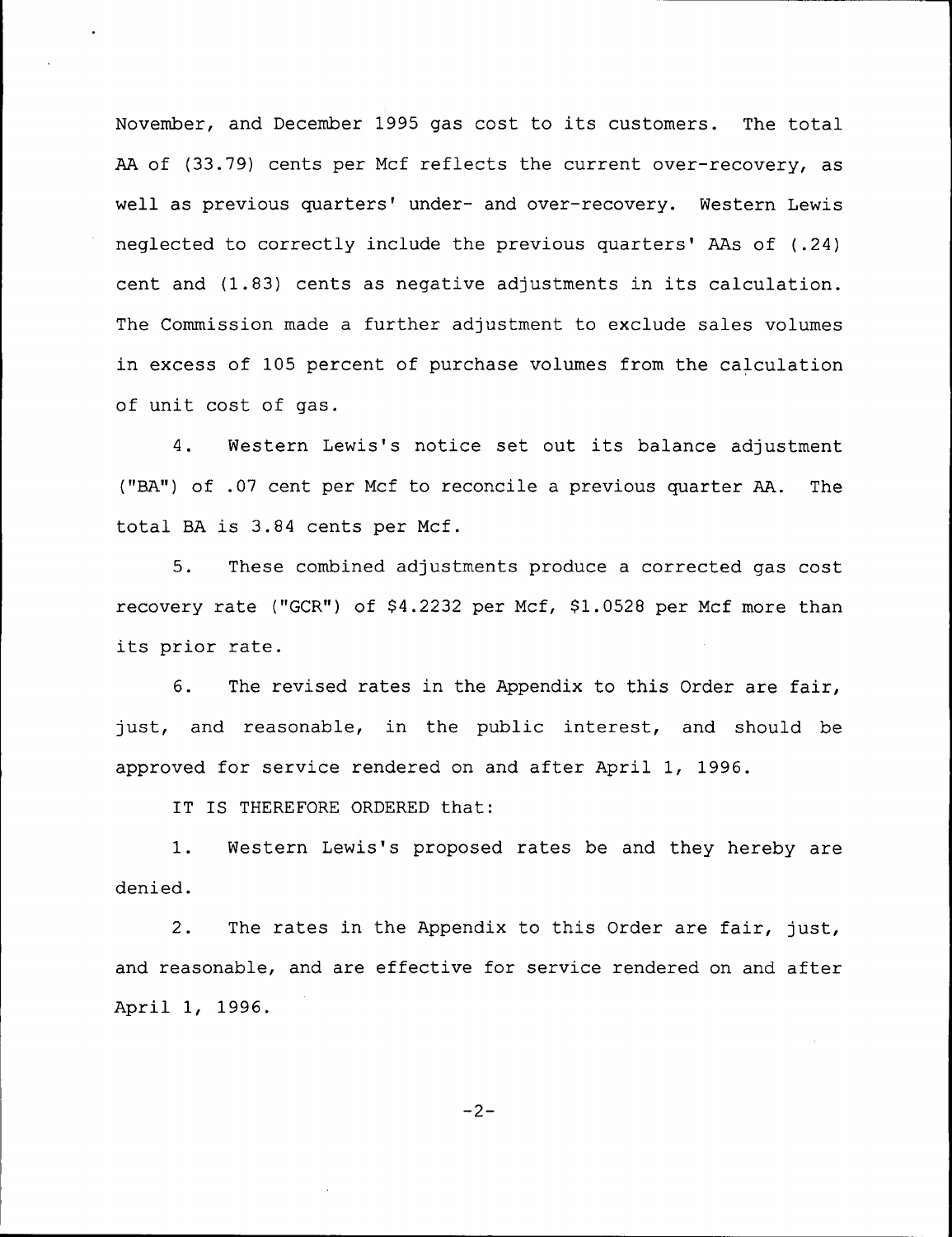$3.$ Within 30 days of the date of this Order, Western Lewis shall file with this Commission its revised tariffs setting out the rates authorized herein.

Done at Frankfort, Kentucky, this 22nd day of March, 1996.

PUBLIC SERVICE COMMISSION

Chairman K Boathett

ATTEST:

Executive Director